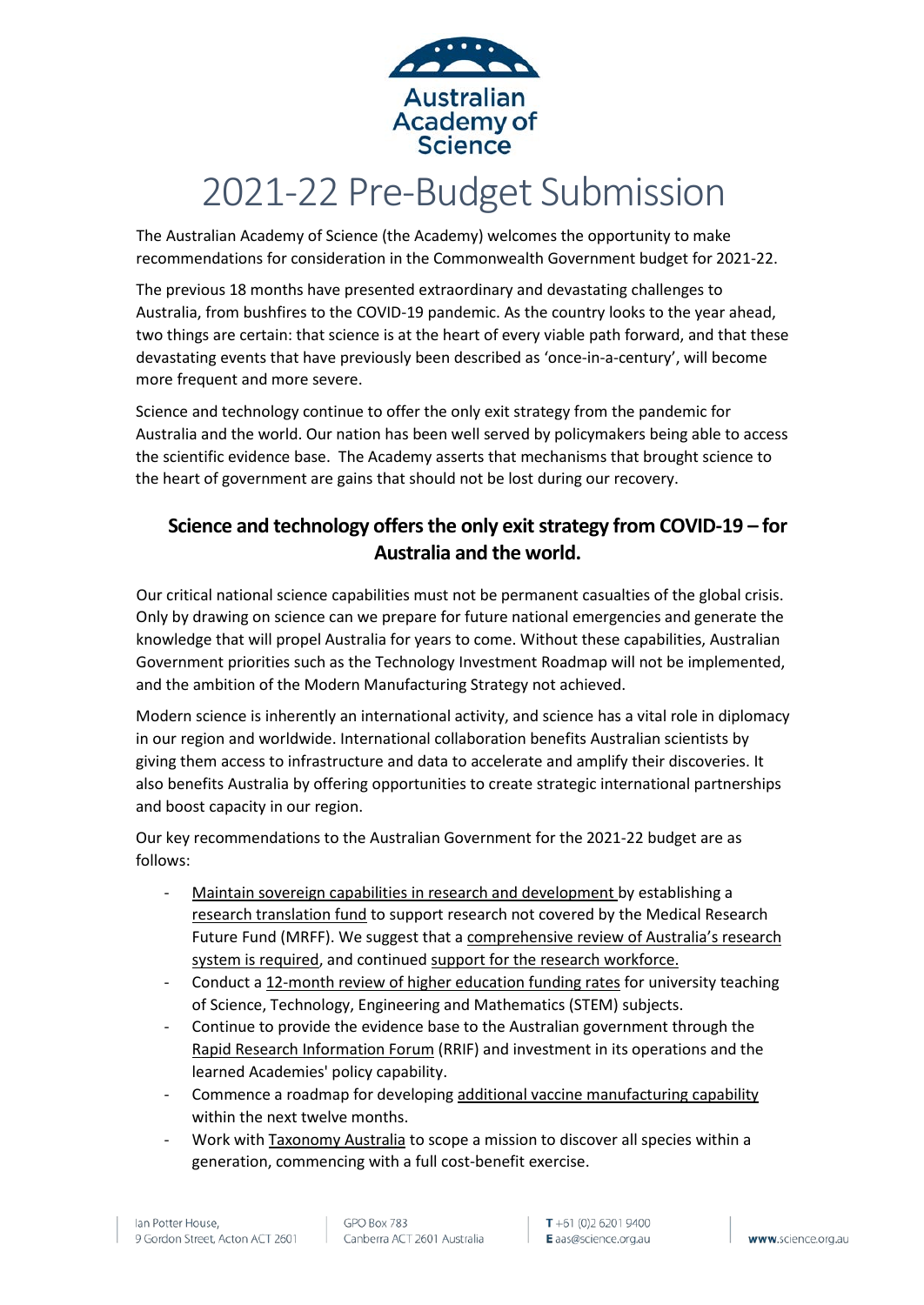# Science as a sovereign capability

Our sovereign scientific capabilities, and the extraordinary mobilisation of science and research to address this global crisis, has helped ensure that Australia has to date escaped the worst impact of COVID-19.

The year 2020 demonstrated that the research sector could provide government rapid and robust responses to policy imperatives. The sector's capacity is no accident. Instead, it results from decades of investment in education, research (especially fundamental and discovery research), research careers, research infrastructure, and scientific agencies. This capacity has been demonstrated by the rapid, and unprecedented, development of a vaccine within twelve months of the publication of the genomic sequence by Australian scientist Professor Eddie Holmes FAA and Chinese scientist Yong-Zhen Zhang.<sup>1</sup>

However, defects in Australia's unsustainable approach to funding and organising research and development have been exposed. Despite the Australian Government's additional investments in the 2020-21 budget, the ongoing negative impact on the scientific enterprise of the pandemic will become more apparent during 2021.

Australia's investment in research and development as a proportion of GDP was already falling before the pandemic. Business R&D, already lower than any year since 2003, is widely expected to fall further.<sup>2</sup> Australian universities' exposure and dependence on international education to fund Australian research is an urgent risk that will require further policy reform to be addressed.

The Academy has long sought an uplift in our national scientific ambition, including an increase in our national R&D effort to 3 per cent of GDP. This ambition requires broad agreement on how to focus any additional funding for science and research on societal challenges, particularly uniquely Australian challenges, such as the health of crucial economic and environmental assets like the Murray Darling Basin and the Great Barrier Reef.

Addressing these challenges requires broad reform to instruments like our R&D tax incentives and the pursuit of a productivity-enhancing Australian open science strategy.

Central to this is an appreciation that we cannot expect other nations to invest in strategic research impacting uniquely Australian issues. There are certain fields of knowledge and expertise where a sovereign science capability is of strategic national importance.

#### Recommendation

**Given the complex nature of research funding and the myriad of stakeholders involved, it is recommended that a comprehensive review of the Australian system of research funding be undertaken to determine the most sustainable and effective way to support the research and development our nation so heavily relies on.**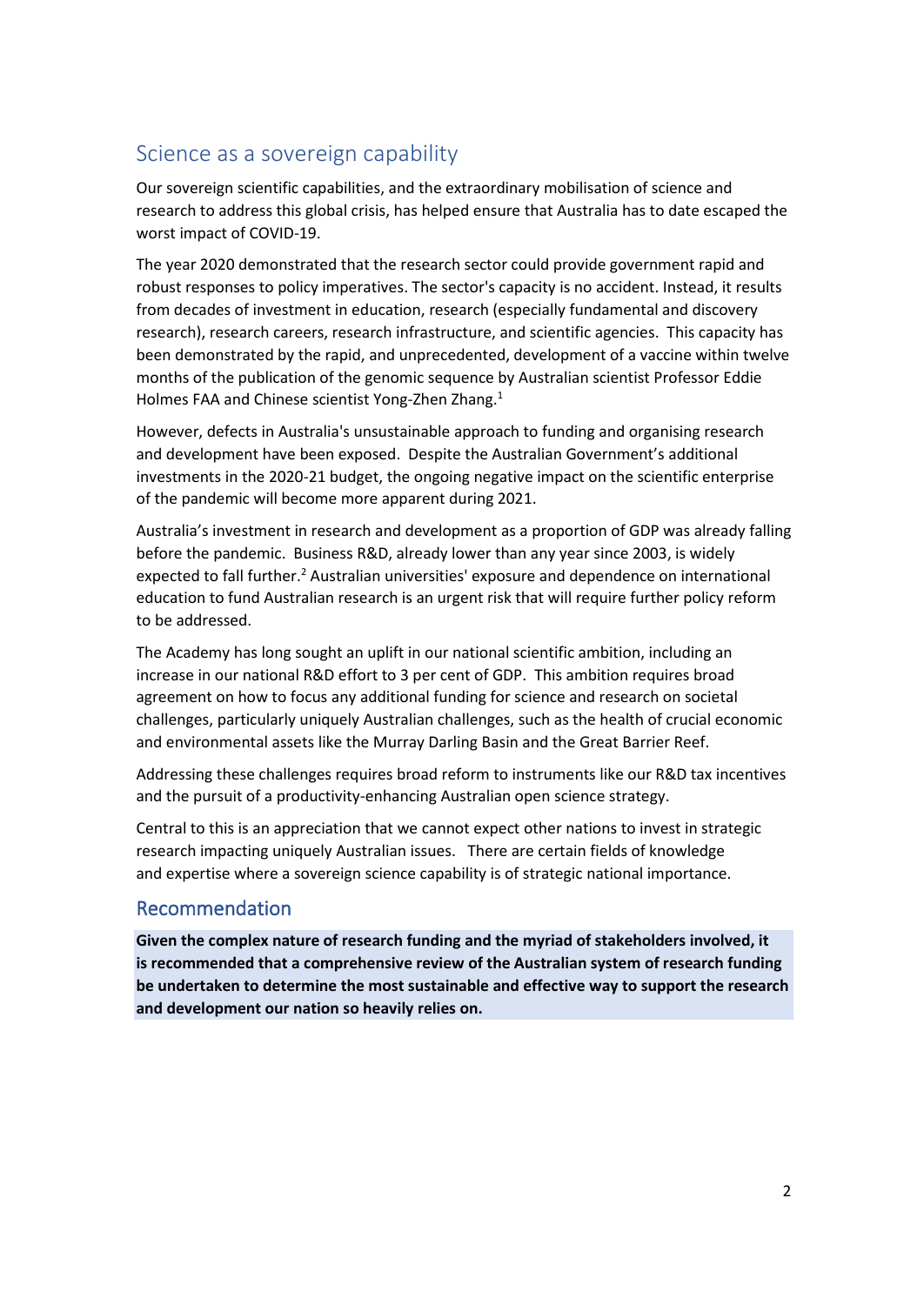# OECD calls for global action to safeguard science systems

On January 12, the OECD released the Science, Innovation and Technology Outlook 2021.<sup>2</sup> The Outlook focuses on the COVID-19 pandemic, illustrating the extraordinary mobilisation of public and private science. The report has made six broad policy recommendations:

- 1. Policy needs to be able to guide innovation efforts to where they are most needed.
- 2. The multifaceted nature of addressing complex problems like COVID-19 and climate change underscores the need for transdisciplinary research to which current science system norms and institutions are ill-adapted. Disciplinary and hierarchical structures need to be adjusted to promote transdisciplinary research that engages different disciplines and sectors to address complex challenges.
- 3. Governments should link support for emerging technologies, such as engineering, biology and robotics, to broader missions like health resilience that encapsulate responsible innovation principles.
- 4. Reform PhD and post-doctoral training to support a diversity of career paths are essential for improving societies' ability to react to crises and deal with future challenges like climate change that require science-based responses.
- 5. Global challenges require global solutions that draw on greater international scientific co-operation.
- 6. Governments need to renew their policy frameworks and capabilities to fulfil a more ambitious science policy agenda. Governments should also continue to invest in evidence about their science support policies.

# Ensuring the Future Research Workforce

A generation of researchers is being lost. The full impacts of damage to the science and research workforce from the pandemic may not be completely apparent until our next national emergency. A diminished research capability will mean we are less prepared and able to respond and adapt to future emergencies. As Australia recovers from the pandemic's wideranging impacts, the science and research system that has served the nation well must be placed on a more sustainable, and secure basis.  

The next generation of science relies on a very precarious system, mainly temporary work structures in universities leaving early and mid-career researchers' positions unstable and vulnerable and disproportionately impacting women. While not a uniquely Australian problem, the research workforce's level of casualisation is well above comparable OECD nations.2

There is a range of options that can be considered, such as covering the gap in the pipeline through offering more Discovery Early Career Researcher Awards, or Future Fellowships;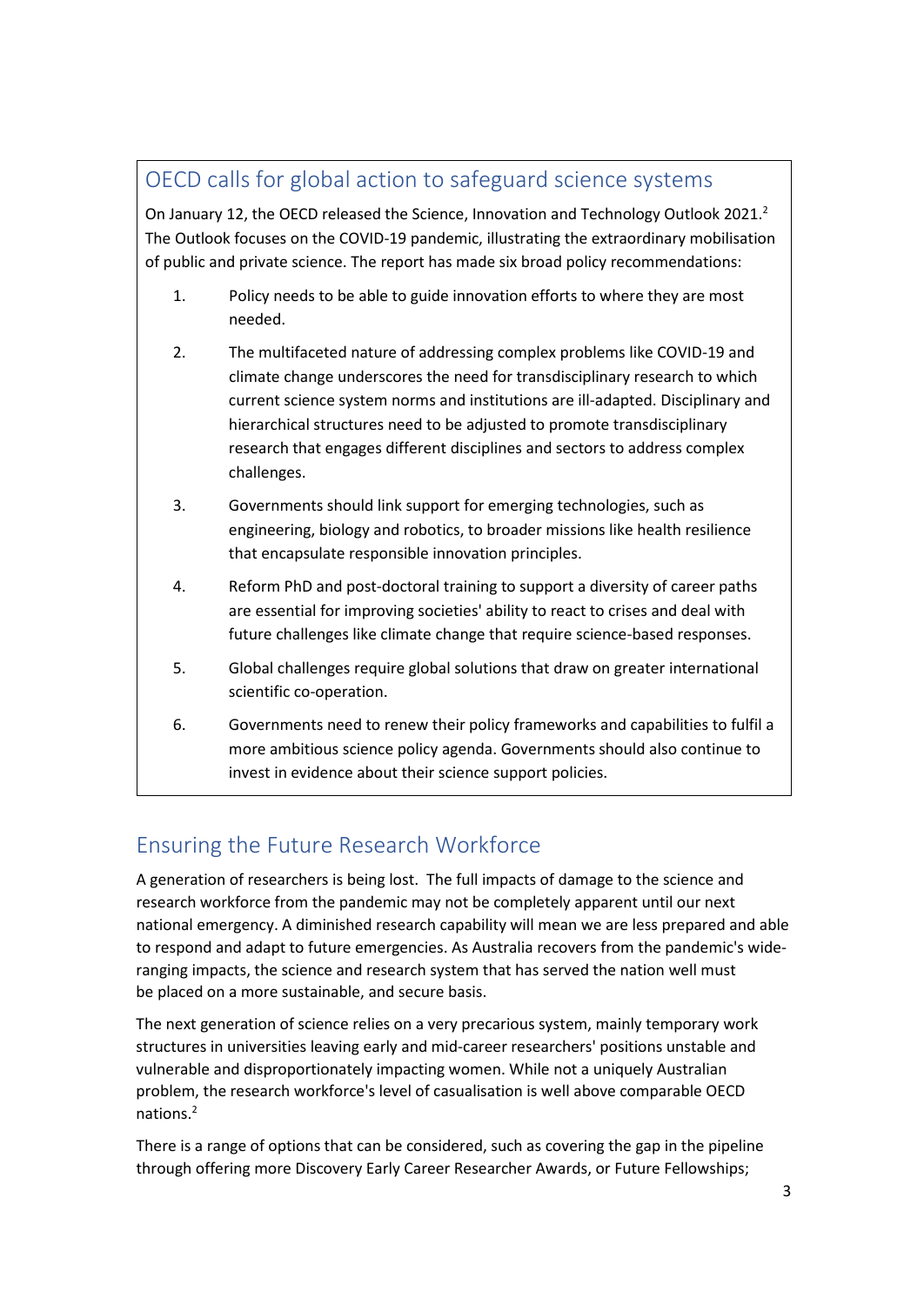continuing and funding a greater diversity of schemes for industry and academia collaboration; and a program to transition EMCRs who have lost positions during the pandemic into roles that will allow their STEM skills to be of use.

#### Recommendation

**The research workforce be supported through targeted schemes to transition to areas of national need, or into industry, where appropriate. This could include providing emergency one off funding to the research councils (ARC and NHMRC) to provide targeted support to early and mid-career researchers.**

# Science for Australians

Australia's response to the pandemic has been successful, including the ability to integrate the latest evidence into policy deliberations. The experience of utilising rapid science and research advice to inform public policy should be carried forward into new challenges such as the decarbonisation and digitalisation of our economy and society.

In 2018 an OECD report called upon governments to develop national mechanisms to provide scientific advice in crises.<sup>3</sup> It also called for the fostering of domestic capability in science policy and advice. Indeed, the routine provision of scientific evidence from independent, authoritative, and trusted sources to inform policymaking has been mostly absent in Australia. There are few permanent and structural mechanisms for the provision of independent scientific advice to government.

The Rapid Research and Information Forum's (RRIF), chaired by the Chief Scientist, fills this gap. RRIF provides relevant, timely and accessible evidence informing policy to a nonspecialist audience. Significantly, the reports are based on the nation's leading researchers' knowledge of the balance of the evidence, are multidisciplinary, and are not the views of one expert, opinion, or cherrypicked data.

RRIF can benefit the Australian Government beyond the pandemic by providing evidencebased answers to questions to inform a range of policy challenges, from adaption to global warming, the challenge of a circular economy, and building sovereign capability in manufacturing. There are few if any policy areas that do not have an underlying evidence base.

#### Recommendation

**The Academy calls for the RRIF to be continued by investing in its operations and the learned Academies' policy capability in order to provide to the Australian Government the evidence base to inform public policy.** 

# Expanding our sovereign capability to manufacture vaccines

The Australian Academy of Science believes that despite our one-hundred-year-old investment in CSL, there are gaps in our ability to produce vaccines onshore. Without the ability to produce vaccines onshore, Australia and the region remain vulnerable to supply shocks and outbreaks of "vaccine nationalism".

Investing in nucleic acid-based technology platforms offers a way to mitigate this risk. These platforms can, within weeks of identifying an emerging strain of a virus with antibody-evading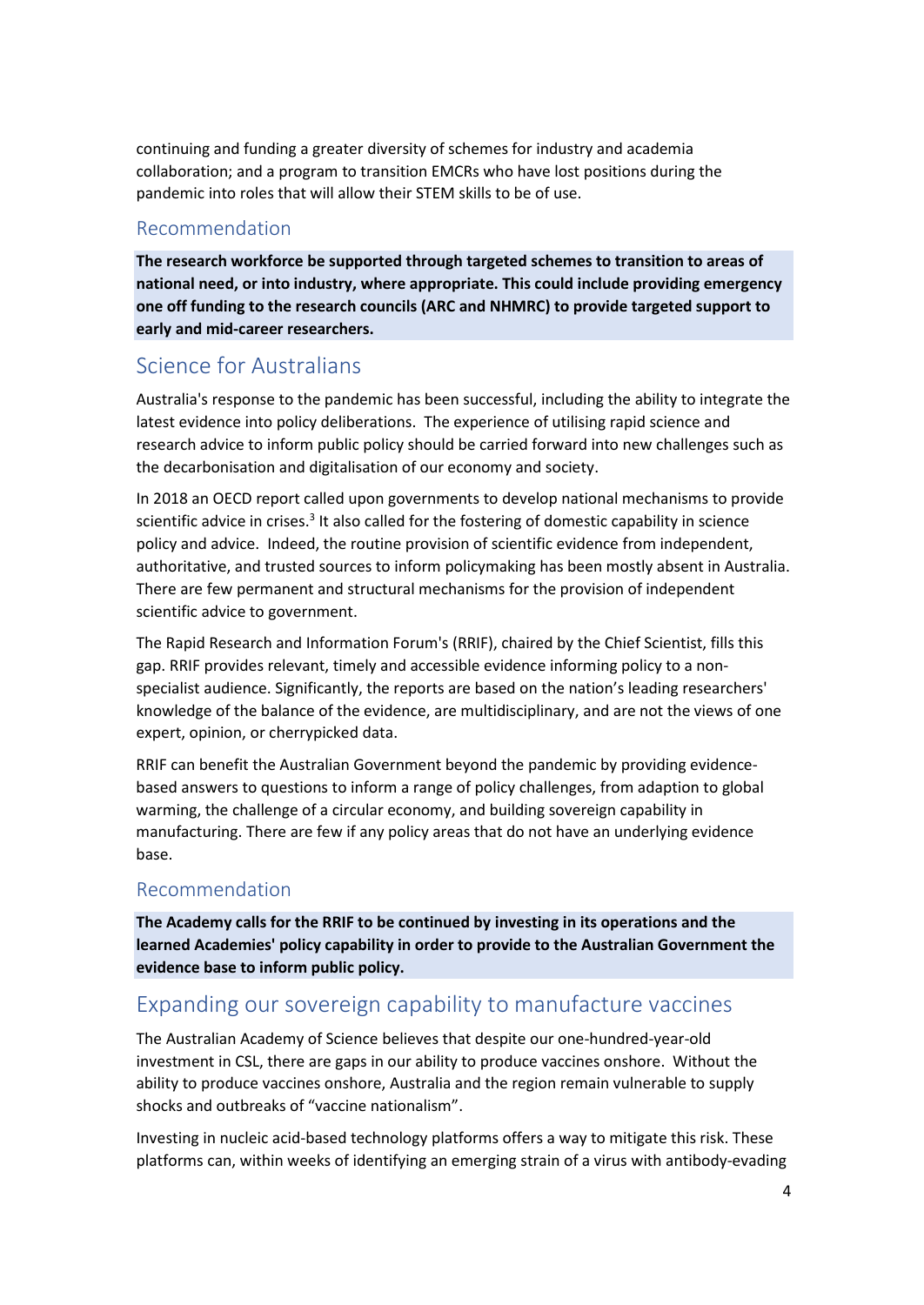mutations whether it is COVID-19 or future as yet unknown virus or biosecurity risks, modify and manufacture vaccine formulation to incorporate these mutations. One manifestation of this technology is RNA manufacturing where Australia is dependent on Europe and North America for supply,

Currently, Australia cannot mass produce the nucleic acid-based technology part of the vaccine, but can produce adjuvants and complete the formulation, fill and finish capability. The capacity to manufacture entire recombinant protein-based vaccines exists locally. The issue with this is that there is a long lag time between determining likely mutations and producing a new vaccine for the mutant virus strains (e.g. the flu vaccine).

Nucleic acid technology shows enough promise to commit to developing a large-scale production capability, Australia needs a strategy for developing additional manufacturing platforms for the years ahead.

#### Recommendation

**The Academy calls upon the Australian Government to develop additional onshore vaccine nucleic acid manufacturing capability.**

# University STEM education and research

Australia should strive to produce science, technology, engineering, and mathematics (STEM) graduates who are ready to fill jobs and understand how to create jobs. Ensuring that the next generation of Australian researchers is adequately trained, with expertise crucial to our national interest, and that we have access to the infrastructure needed to conduct research will safeguard Australia's economic future.

The passage and implementation of the Australian government's Job-Ready package are intended to incentivise STEM study. The Academy is aware of announced job cuts and course changes across several universities, both of which are impacting the staffing levels in STEM areas – particularly mathematics, physics, and chemistry – and reduces opportunities for Australians to study and research in science. While it is unclear whether these restructures are a response to legislated changes in cluster funding rates and student contribution levels, or reflect the pandemic's ongoing impact on universities, such developments are of concern.

#### Recommendation

**The Academy calls upon the Australian Government to monitor real-world impacts on the study and research of STEM, and be prepared to review funding clusters 12 months after implementing the Job-ready graduate program.**

# Fundamental science foundation of translation pipeline

Fundamental research (understood as basic research defined by the Australian Bureau of Statistics) has received a declining share of university and government support for decades. In 1998, 58 per cent of university resources devoted to research and development were spent on basic research. By 2018 this allocation had fallen to 41 per cent.<sup>4</sup> The pandemic's impact on research in Australian universities may see a further decline in the proportion of resources for fundamental research in the coming years.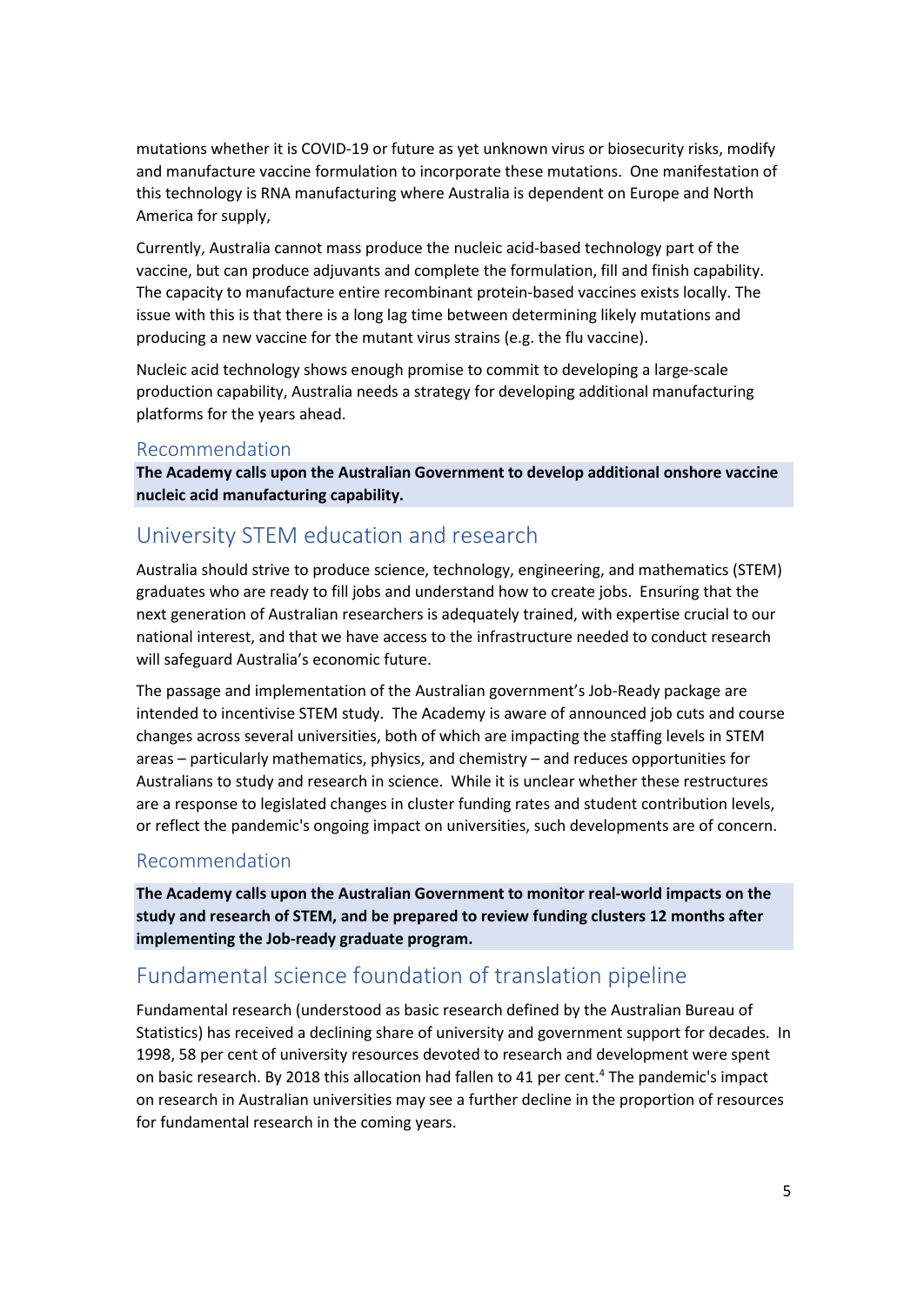The Commonwealth is responsible for much of the funding of fundamental research in the Australian innovation system. Given this, policy should have a greater appreciation of the need for such research to feed the innovation value chain that ultimately leads to adopting new technologies.

The primary purpose of fundamental research is to generate new knowledge and better understand nature and its laws. In this way, it generates 'scientific capital', or a repository from which applications can be drawn. The National Science Foundation has stated, "a nation which depends upon others for its new basic scientific knowledge will be slow in its industrial progress and weak in its competitive position in world trade, regardless of its mechanical skill."5 Such investments in Australian fundamental science, from mathematics to materials science and beyond, will build our nations scientific capital and enable industries of the future.



Stagnant real investment in physical sciences concerns the Academy for several reasons:

- Eleven per cent of Australian economic activity relies directly on advanced physical and mathematical sciences.
- The time between discovery and economic application can be twenty or more years.
- Discoveries in the physical sciences can have several critical applications central to economic and social wellbeing. Such as the importance of chemistry to modern manufacturing, or physics to our ambitions to develop an Australian space industry, or mathematics to the functioning of a modern data and banking system.

Australia has been able to position itself as a leading biomedical nation. Such a position is no accident but has come from decades of patient investment. The establishment of the Medical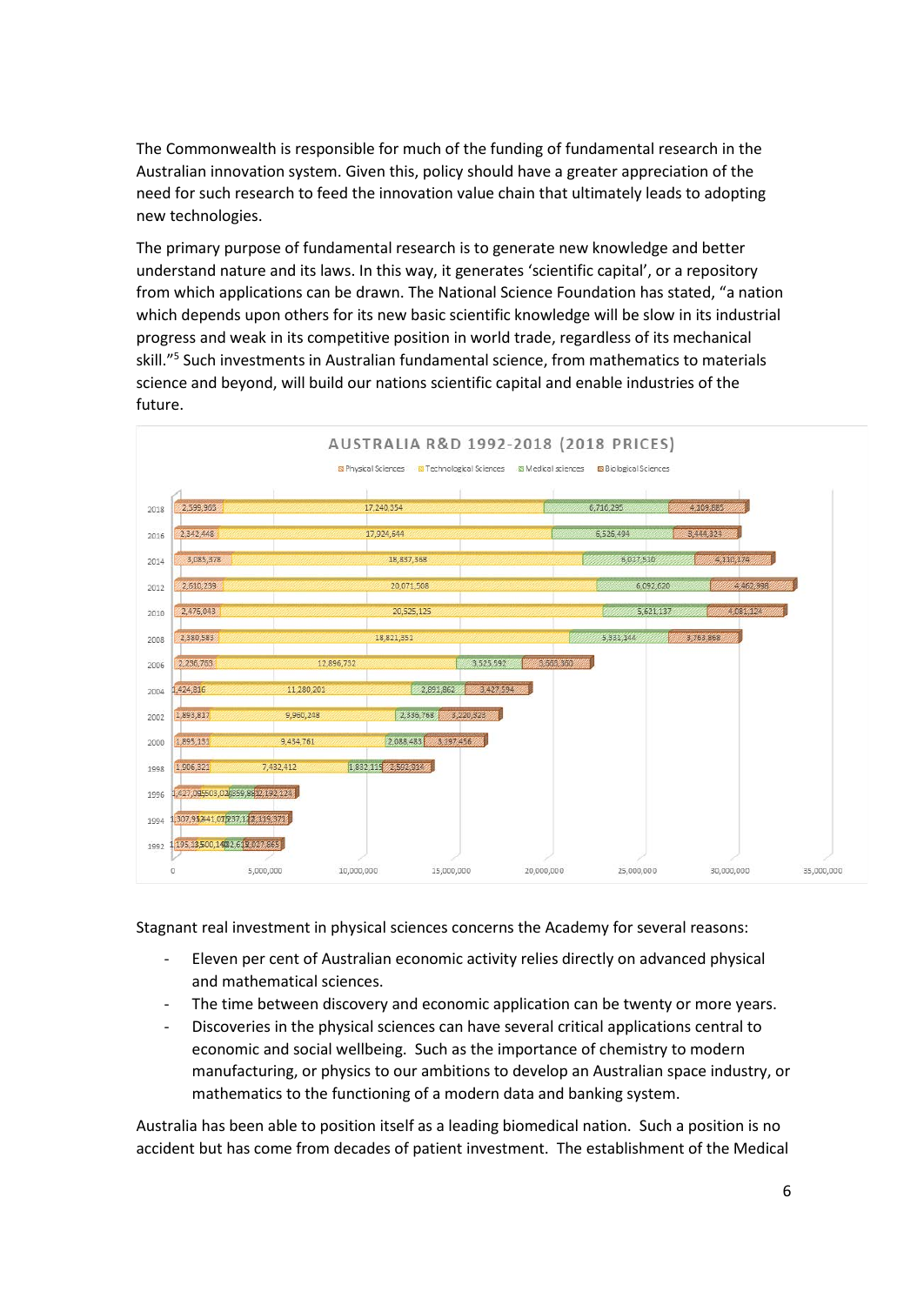Research Future Fund has positioned this sector for further growth. Now is the time to make similar patient investments in physical sciences.

#### Recommendation

**The Academy calls upon the Australian Government to establish a research translation fund to support university and science agency research not eligible for the MRFF. Such a fund should operate according to accepted modes of governance: highest possible transparency, peer review, clear priorities, and managed by the Australian Research Council.**

## Taxonomy – An exercise in quantifying our natural/environmental capital

Biologically, Australia is one of the richest and most diverse nations on Earth.

Australia's biodiversity is an invaluable resource, opportunity and responsibility for the present and future generations. It underpins economic growth in existing, new and emerging industries including in medicine, health and agriculture. It supports and sustains our environment and our society. It gives character and meaning to our landscapes and helps make Australia globally unique and remarkable.

And yet, our biodiversity is only partially known and documented. It is estimated that less than one-third of the more than 700,000 species of plants, animals, fungi and other organisms that occur in Australia have been discovered and documented after more than three centuries of Western scientific endeavour. 70% of all our species remain undiscovered and unnamed and are practically invisible. This represents an enormous hidden asset for Australia's future.

Our poor knowledge of Australian species is a serious risk. We face the multiple challenges of species extinction, global environmental change, bushfires, pests and diseases, pollution and other threats to our environment, agriculture and economy.

Australia's taxonomists—the scientists who discover, name, document and classify species are planning an ambitious mission: to discover and document all remaining Australian species within a generation, and to vastly expand and improve our knowledge and understanding of all Australian species of plants, animals, fungi and other organisms.

Taxonomists build the 'map' that others, in government, industry and the community, use to understand our biodiversity. At present, 70% of the 'map' of Australia's biodiversity is blank.

Using new and emerging technologies, this mission is possible. By harnessing the scientific expertise of this generation and the next, it can be achieved. If achieved, it will add to Australia's prosperity. A recent cost-benefit scoping exercise by Deloitte Access Economics has estimated that a mission to discover and document all remaining Australian species within a generation will provide returns of at least \$4–\$35 for every dollar invested.

That is, the benefits of documenting our hidden biodiversity—for conservation, development, biosecurity and industry—will outweigh the investment many times over.

Australia's biodiversity is a global responsibility and one of our most important national assets. A mission to discover and adequately document Australia's biodiversity and its species will enable us to make full use of, and take full responsibility for, our uniquely rich